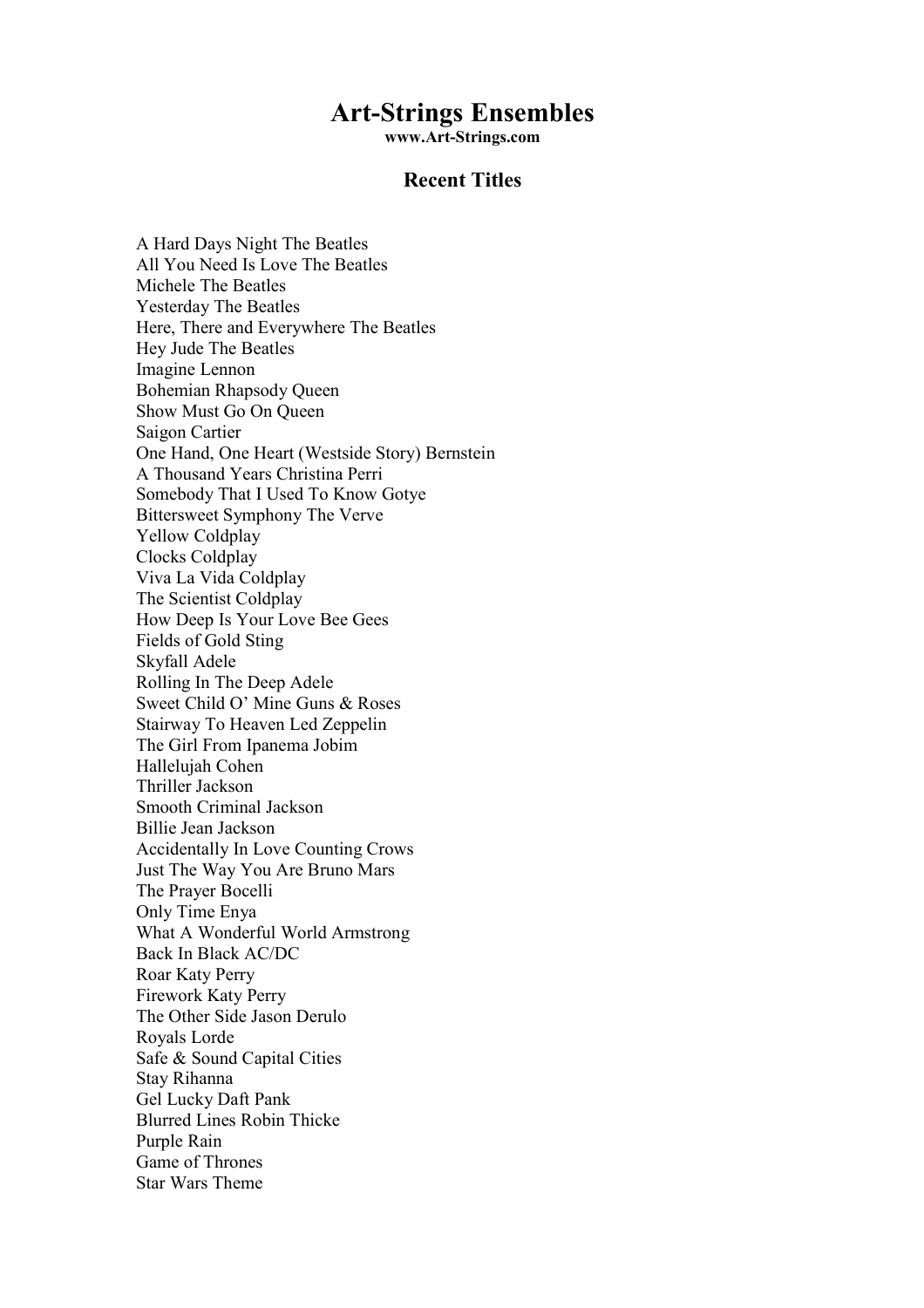# Core Repertoire

Adagio Mendelssohn Adagio Albinoni Aida Bizet Air Handel Air from Water Music Handel Air on G string Bach Allegro Telemann Allegro Rimsky-Korsakov Allegro Op. 96 Dvorak Andante Schubert Andante Cantabile Tchaikowsky Aragonaise (Carmen) Bizet Arioso in A Bach Arrival of the Queen of Sheba Handel Autumn from "Four Seasons" Vivaldi Ave Maria (Unity Candle Lighting Ceremony) Schubert Ave Maria (Meditation) Bach-Gounod Ave Verum Mozart Ave Maria Schubert Badinerie Bach Barcarolle Offenbach Blue Danube Waltz Strauss Bouree Handel Brandenburg Concertos Bach Bridal Chorus Wagner Canon in D (Processional) Pachelbel Caro Nome Verdi Christmas Medley Concerto in A Vivaldi Concerto Op.6 No.8 Corelli Concerto for 2 Violins Bach Concerto for two violins in D Bach Concerto in a minor Vivaldi Concerto in D Vivaldi Crisantemi Puccini Czardas Monti Die Fledermaus Strauss Dissonance" Quartet Mozart Divertimento K. 136 Mozart Eine Kleine Nachtmusik Mozart Emperor Waltzes Strauss Exultate, Jubilate Mozart Flower Duet from Lakme Delibes Four Seasons Vivaldi Gigue Telemann Gigue Handel Habanera from "Carmen" Bizet Hornpipe Handel Hornpipe (Recessional) Purcell Hungarian Dances Brahms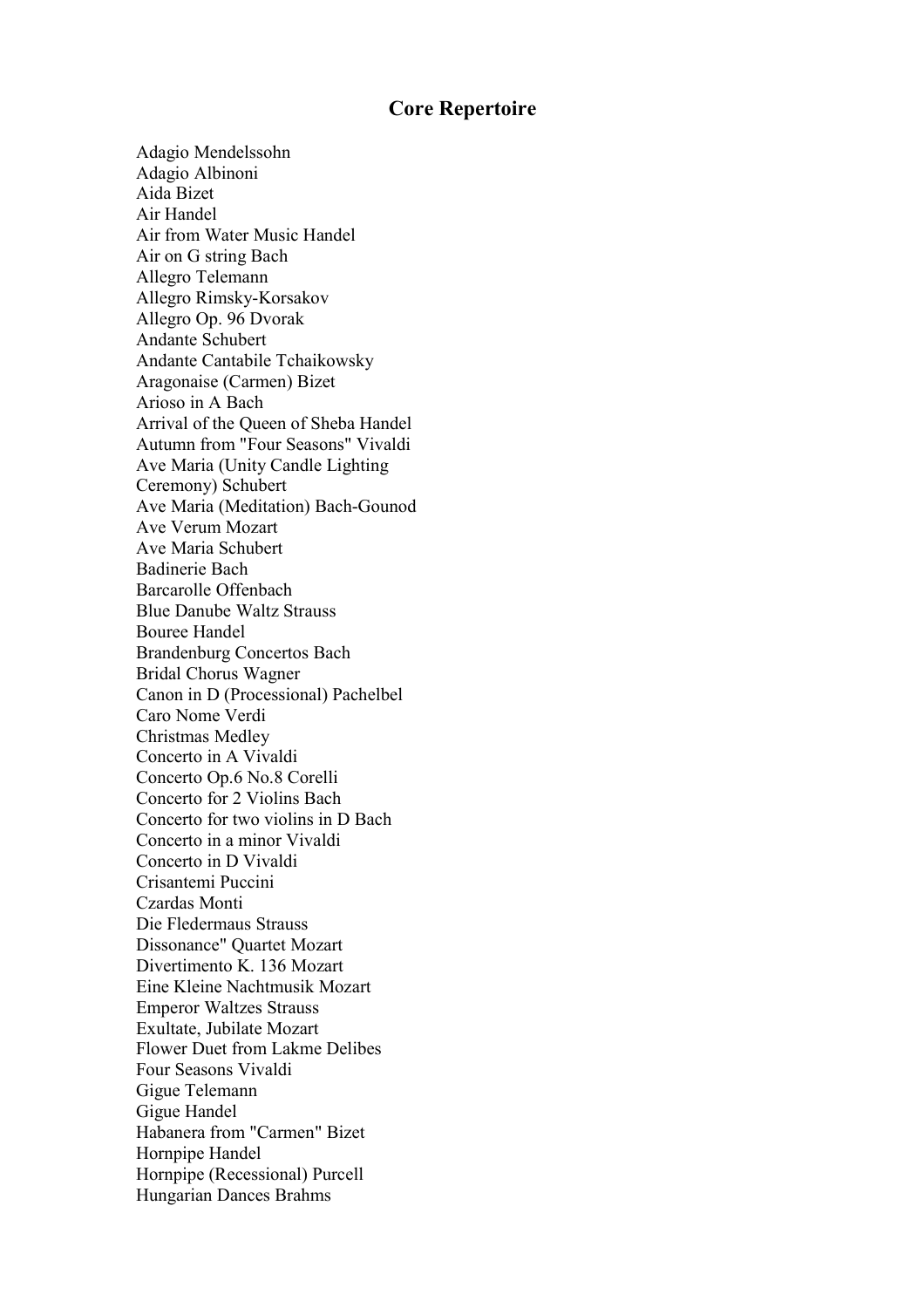I Love Thee Beethoven Intermezzo from Cavalleria Rusticana Mascagni Jesu Joy of Man's Desiring (Processional) Bach La Rejouissance Handel La Traviata Verdi La Boheme Puccini La Donna e Mobile Verdi La Rejouissance Handel La Traviata Verdi Largo Handel Largo Purcell Largo Handel Les Toreadors Bizet Let The Bright Seraphim Handel Liebestraum Liszt Liebestraum Liszt Loure from the 3rd Suite Bach Madama Butterfly Puccini Marriage of Figaro Mozart Meditation Massenet Meditation from "Thais" Massenet Menuetto Corelli Minuet Gluck Minuet Boccherini Moment Musical Schubert Morning Prayer Tchaikowsky Nocturne Borodin Nocturne Chopin O Sole Mio di Capua Oblivion Piazzolla Ode to Joy (Processional/Recessional) Beethoven Orpheus Offenbach Ouverture No. 3 Bach Panis Angelicus Franck Passacaile Handel Pizzicato Polka Strauss Quartets Mozart Rondo Mouret Rosenkavalier Waltz Strauss Roses from the South Strauss Salut d'Amour Elgar Santa Lucia (Neapolitan Song) Scarf Dance Chaminade Scenes from Childhood Schumann Seasons in Buenos Aires Piazzolla Serenade Haydn Sheep May Safely Graze Bach Sleeping Beauty Waltz Tchaikovsky Spanish Dance Albeniz Spring (Recessional) Vivaldi Summer Vivaldi Tales from the Vienna Woods Strauss Tambourins Rameau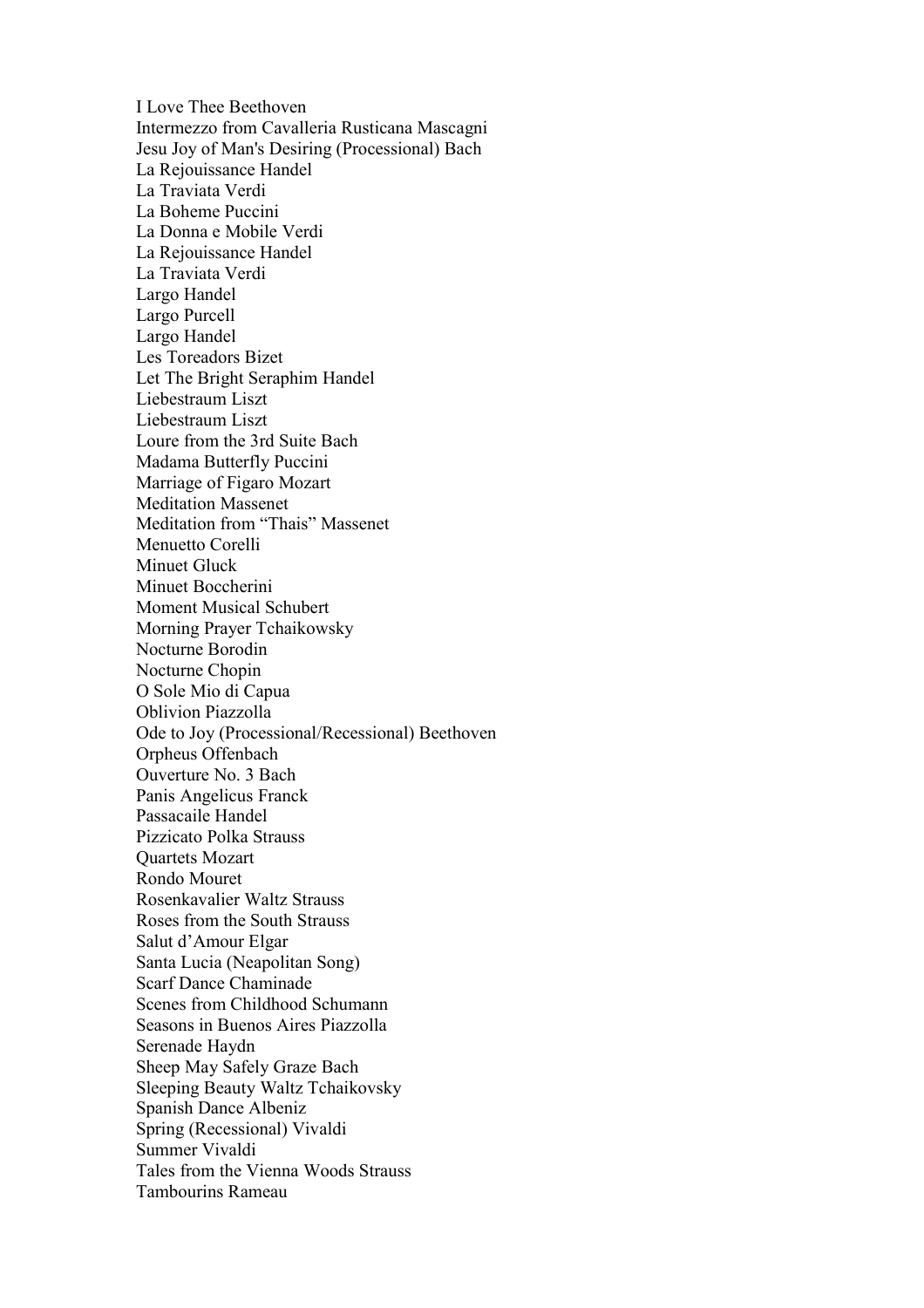Tangos Piazzolla The Swan Saint-Saens The Swan Saint-Saens Thou Ring On My Finger Schumann Triste Sibelius Trumpet Tune Purcell Trumpet Voluntary Clarke Vienna Life Waltz Strauss Vienna Woods Tales Suite Strauss Vocalise Rachmaninoff Voices of Spring Strauss Water Music Handel Wedding March Mendelssohn Wedding March (Recessional) Mendelssohn Where'er You Walk Handel Winter Vivaldi

## POP/ROCK

All You Need Is Love The Beatles Back In Black AC/DC Beautiful Day U2 Billie Jean Jackson Bittersweet Symphony (Modern Processional) The Verve Eleanor Rigby The Beatles From This Moment Shania Twain Here, There and Everywhere The Beatles Hey Jude The Beatles In My Life The Beatles Michelle The Beatles Only Time Enya Show Must Go On The Queen Smoke On The Water Deep Purple Stairway To Heaven Led Zeppelin Sweet Child O' Mine Guns n Roses The Best of The Beatles Viva La Vida Coldplay We Will Rock You The Queen Wedding Song Shania Twain With Or Without You U2 Yesterday The Beatles You Are Not Alone Jackson Your Song Elton John LOVE SONGS, JAZZ, MOVIE & BROADWAY TUNES A Whole New World Menken A Time for Us from "Romeo & Juliet" Rota All Of Me Marks All I Ask Of You Webber Anne's Theme Hardy Anything Goes Porter As Time Goes By Hupfeld Ashokan Farewell Ungar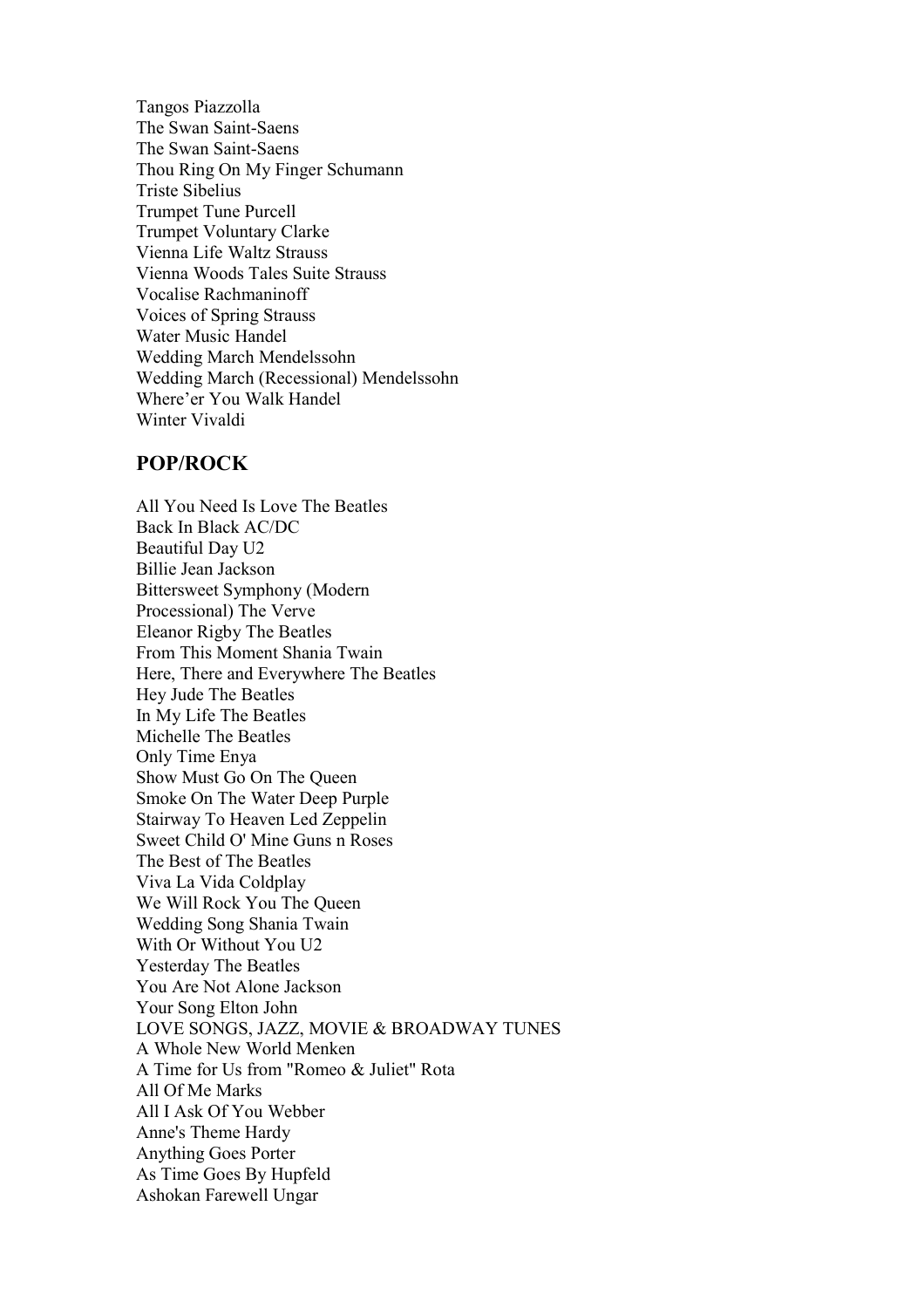At Last Etta James Be my love Brodsky Beauty & The Beast Menken/Ashman Blue Moon Rodgers/Hart Blue Tango Anderson Brian's Song Legrand Can You Feel The Love Tonight Elton John Come Back to Sorrento De Curtis Don't Cry for Me Argentina Webber Do-Re-Mi Rodgers Edelweiss Rodgers Embraceable You Gershwin Embraceable You Gershwin Feelings Albert Fly Me To The Moon Sinatra Forty-Second Street Dubin Gabriel's Oboe Morricone Cinema Paradiso Morricone Getting to Know You Rodgers & Hammerstein Hallelujah from Shrek Cohen He Loves and She Loves Gershwin Hello, Dolly Herman How High The Moon Lewis How Beautiful Paris Hymn to the Sea from Titanic Horner I Don't Want To Know Herman I Get A Kick Out Of You Porter I'll Remember April De Paul I've Never Been In Love Before Loesser If I Ruled The World Ornadel In the Mood Garland Irvine Berlin Selections I've Got Rhythm Gershwin Jealousy Tango Bloom Kiss The Girl (The Little Mermaid) Menken La Vie En Rose Piaf La Cumparsita (from Scent of a Woman) Rodriguez Lara's Theme (Dr. Zhivago) Jarre Let's Fall In Love Porter Love Is Blue Popp Lullaby Gershwin Lullaby of Broadway Dubin Mattinata Leoncavallo Memory from "Cats" Webber Misty Garner Moon River Mancini Moonlight Serenade Miller Music Of The Night Webber My Fair Lady Loewe Night & Day Porter Nights In White Satin Hayward Oh, Lady Be Good Gershwin On The Street Where You Live Loewe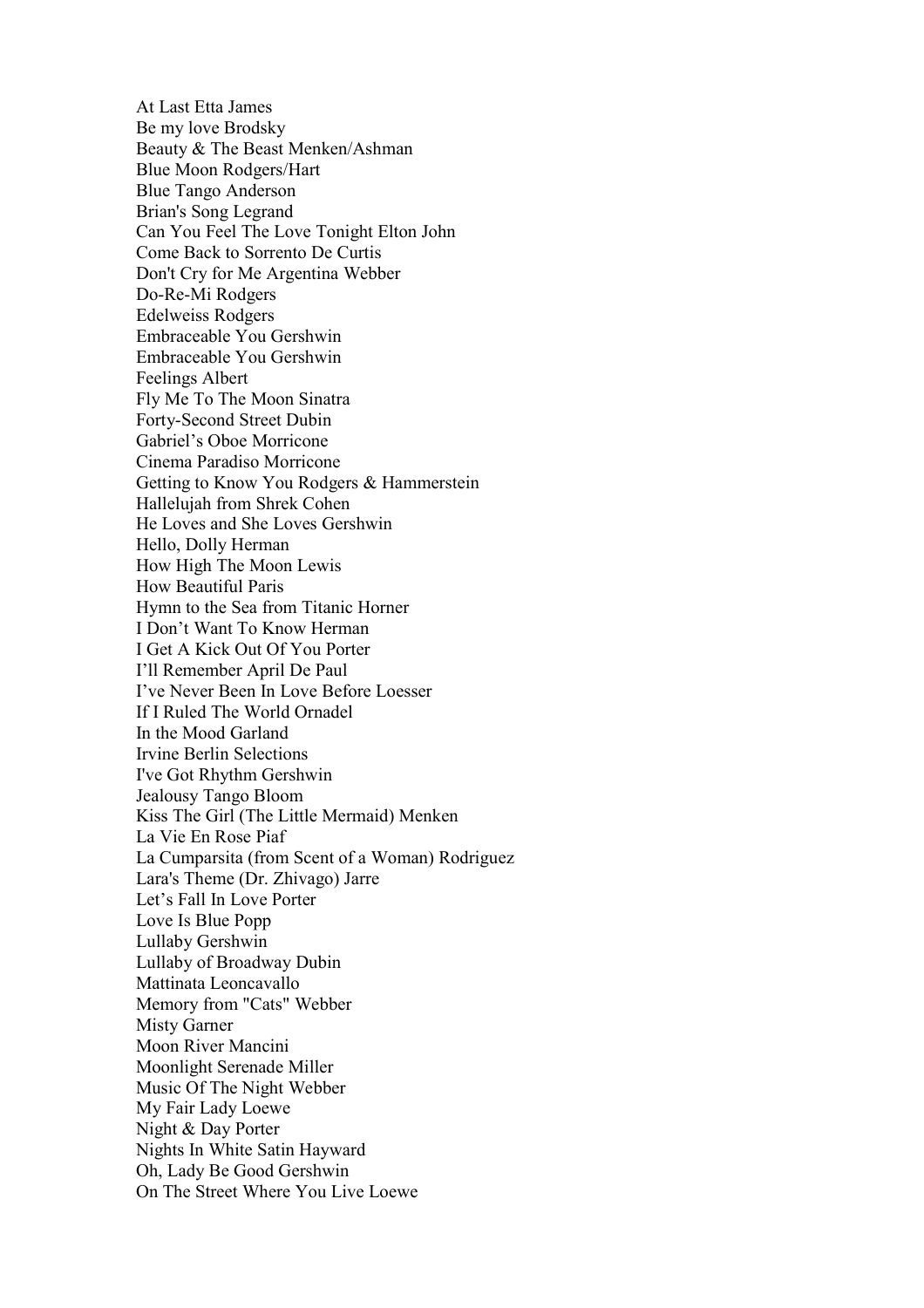Once Upon A Time In America Morricone One (from A Chorus Line) Hamlisch Over The Rainbow Arlen People Will Say We're In Love Rodgers Phantom of the Opera Webber Piaf La Vie En RoseRags Joplin Romeo & Juliet Mancini Santa Lucia Neapolitan Song Selections Irvine Berlin Send In the Clowns Sondheim September Song Anderson/Weill She Is Wonderful Gershwin Siboney Lecuona/Morse Smoke gets in your eyes Kern Some Enchanted Evening Rodgers Someone to Watch Over Me Gershwin Somewhere Out There Horner Somewhere In Time Barry Sons De Carillon Pernamboco Soon It's Gonna Rain Jones Sophie's Choice Hamlisch Sound of Music Hammerstein Strangers In The Night Sinatra Summertime Gershwin Sunrise, Sunset (Fiddler On The Roof) Boch Sunset Blvd. Webber Sweet And Low Down Gershwin Tangos Piazzolla Tea for Two Youmans Terms of Endearment Gore The Crime Hamilton The Ludlows from Legends of The Fall (Modern Processional) Horner The Man I Love Gershwin The Princess Bride Knopfler The Rain In Spain Loewe The man I love Gershwin The Sound Of Music Rodgers The Way I Am Michaelson The Entertainer (Ragtime) Joplin Theme from Tootsie Grusin There Is Love (Wedding Song) McGregor These Foolish Things Strachey/Link Till there was you Willson Tonight (Westside Story) Sondheim Unchained Melody North West Side Story Bernstein What A Wonderful World Armstrong Yesterday The Beatles You Rise Me Up Groban You're The Top Porter